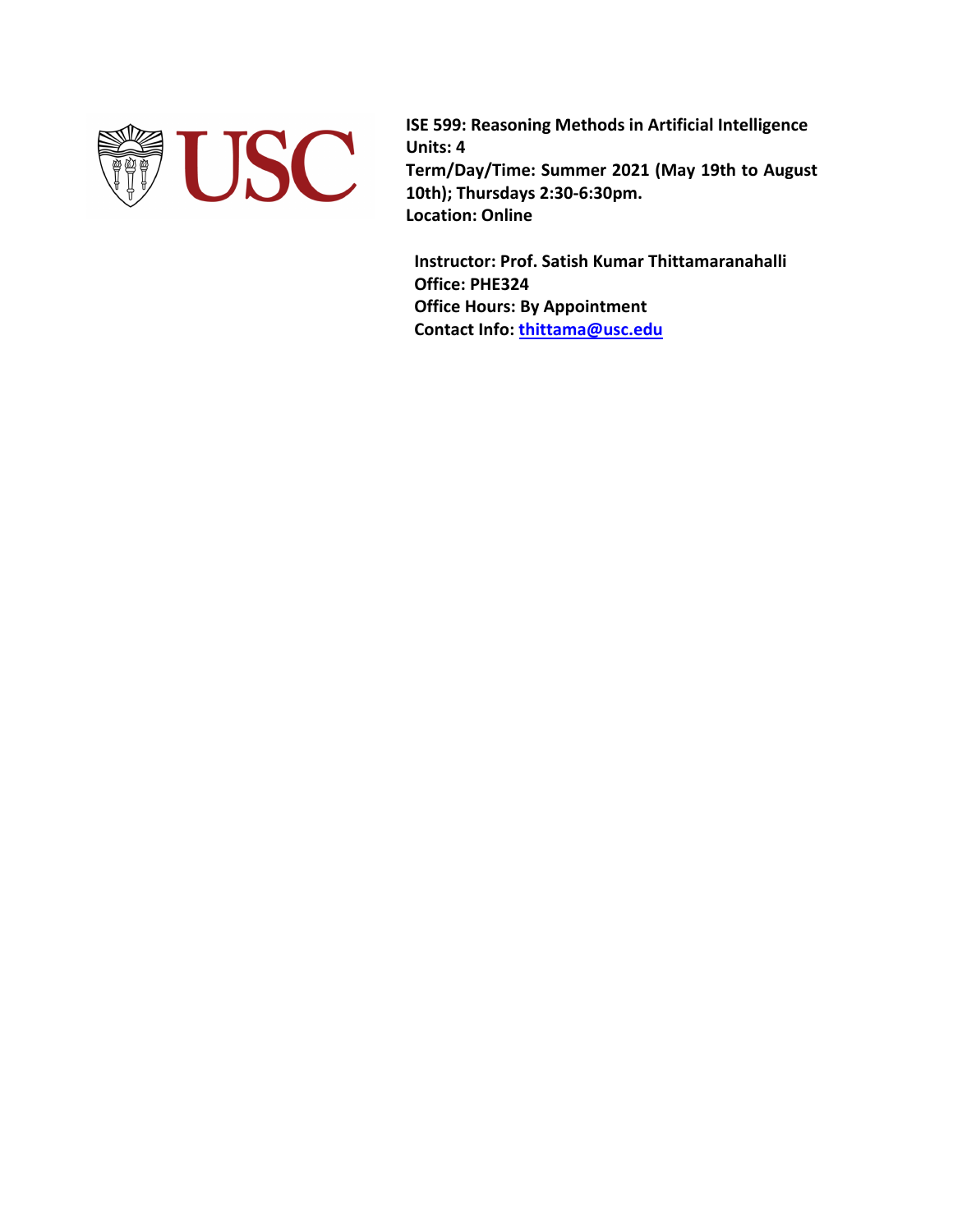#### **Course Description**

This course will provide a comprehensive introduction to modern algorithmic techniques used in Artificial Intelligence and Machine Learning. Topics include (but may not be limited to) Constraint Satisfaction, Combinatorial Optimization, Machine Learning, Probabilistic Reasoning and Graphical Models, Approximation and Randomization Techniques, Planning and Scheduling, Heuristic Search, and Model-Based Reasoning.

#### **Learning Objectives**

Students will learn to use different algorithmic techniques developed in different communities to build practically viable algorithms for real-world problems.

#### **Recommended Preparation**

Discrete Mathematics; Design and Analysis of Algorithms.

#### **Co-Requirement**

None

#### **Course Notes**

This course will comprise of lectures and a project. The course will ordinarily be taken for a letter grade. Students are advised to take down lecture notes in the classroom. However, additional readings will be distributed online via Blackboard.

#### **Technological Proficiency and Hardware/Software Requirements**

Student projects will involve computer programming. Prior knowledge of computer programming languages like Python and C/C++ is an advantage. Alternatively, proficiency with these computer programming languages will have to be acquired during the course. Familiarity with a variety of operating systems, including Linux, will also be very useful.

### **Required Readings and Supplementary Materials**

References to research papers and other articles will be available via Blackboard. No textbook is required for this course. However, students can use the following books for reference:

(a) "*Introduction to Algorithms*", by Thomas Cormen, Charles Leiserson, Ronald Rivest and Clifford Stein (Third Edition)

(b) "*Artificial Intelligence: A Modern Approach*", by Stuart Russell and Peter Norvig (Third Edition) (c) "*Introduction to Machine Learning*", by Ethem Alpaydin (Third Edition)

### **Description of Student Project**

The project will have to be original research. Its topic will be agreed upon by the student and the course instructor. The instructor will suggest suitable resources for the selected topic and will meet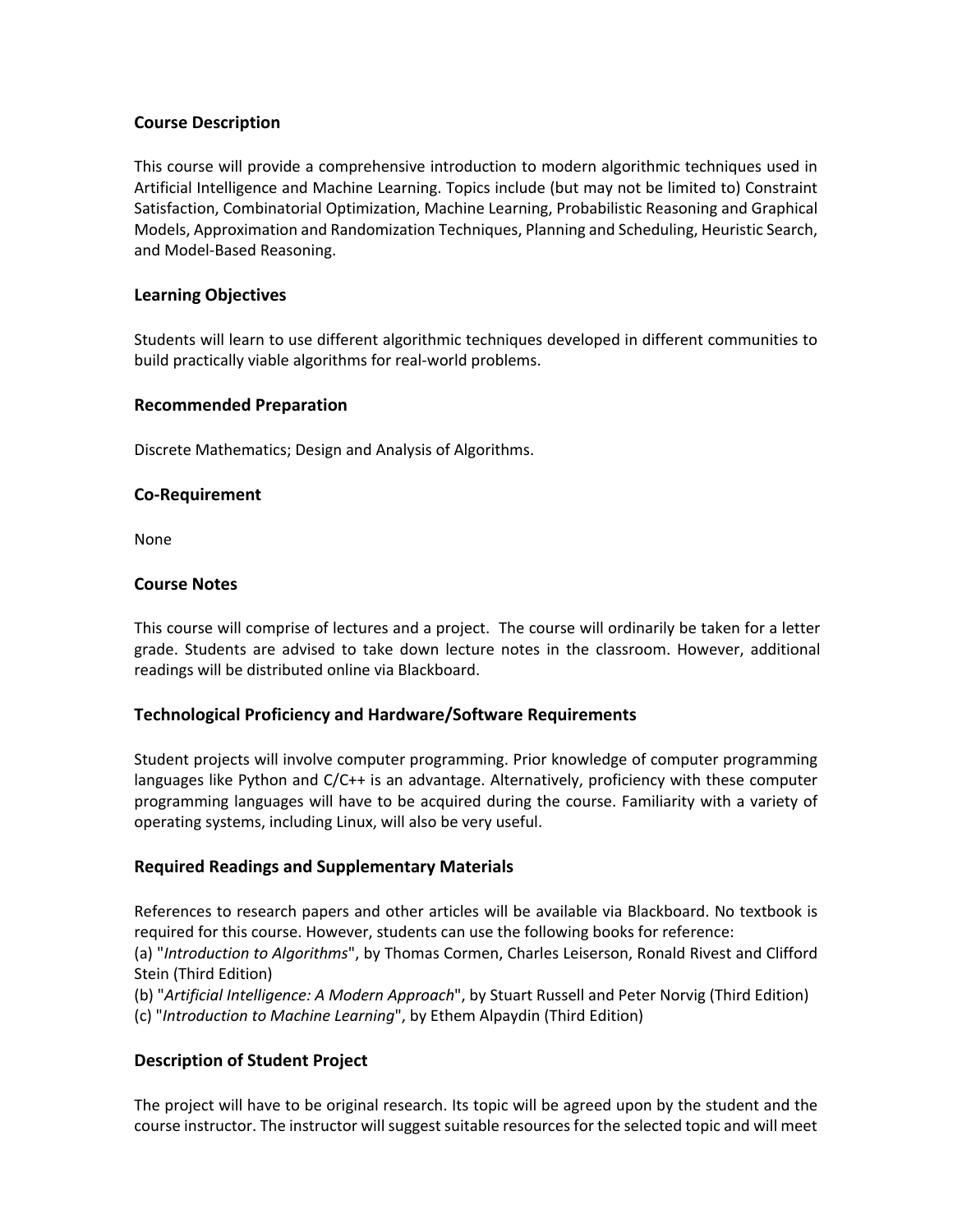with each student to give guidance on the project. Project deliverables will include timely updates, a written report, and an oral presentation in class. The report is expected to be between 10 and 15 pages (single column), including figures and excluding references. The presentation is expected to be for 15-20 minutes.

### **Grading Breakdown**

| <b>Course Element</b>                 | % of Grade |
|---------------------------------------|------------|
| <b>Student Project (Updates)</b>      | 15%        |
| <b>Student Project (Report)</b>       | 70%        |
| <b>Student Project (Presentation)</b> | 15%        |
| Extra Credit                          | 00%        |
| <b>TOTAL</b>                          | 100%       |

## **Statement for Observance of Religious Holidays**

USC's policy grants students excused absences from class to observe religious holidays: http://orl.usc.edu/life/calendar/absences/. In this case, please contact your instructor in advance to agree on alternative course requirements.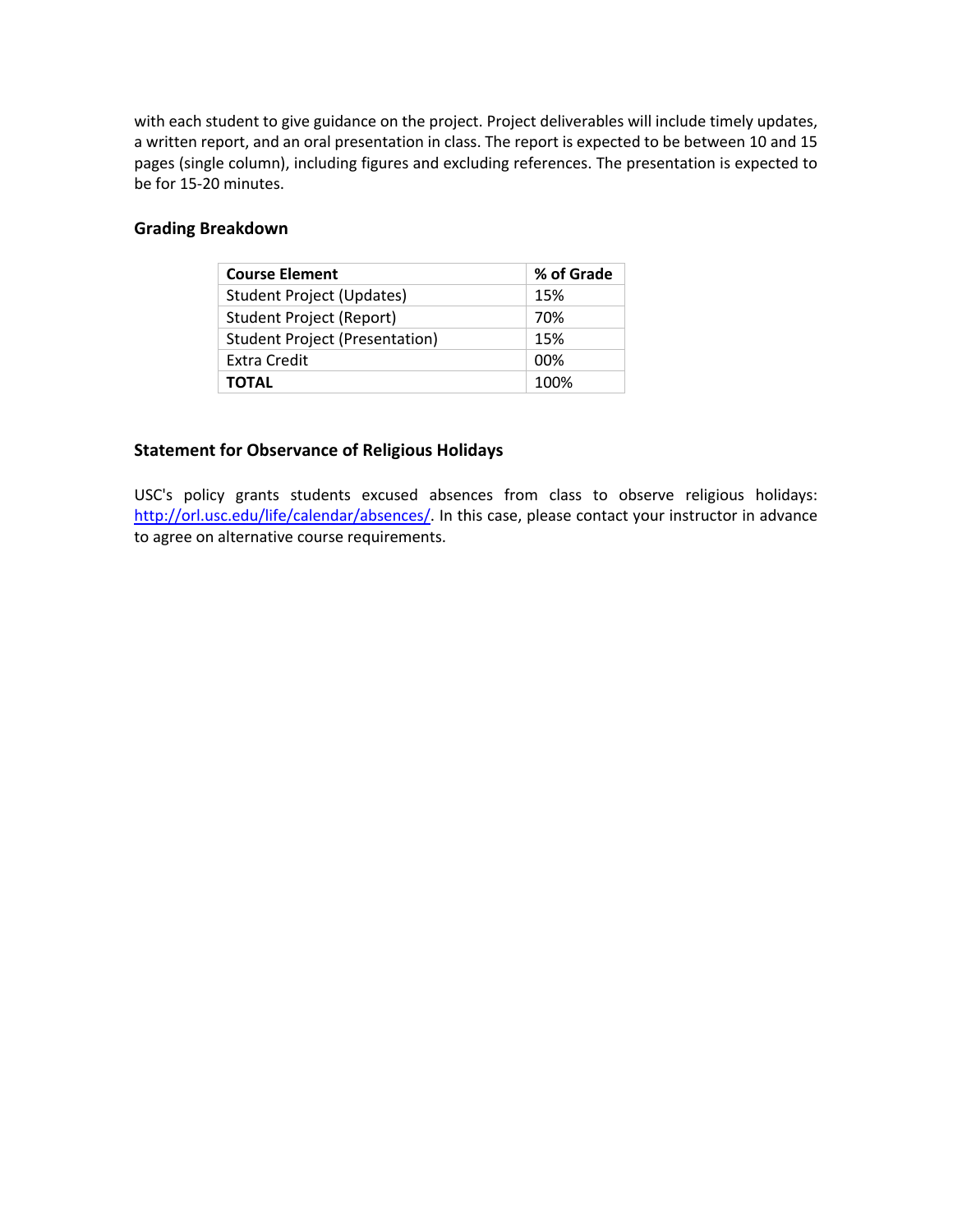#### **Course Schedule: A Weekly Breakdown**

|         | <b>Topics</b>                                                           | <b>Readings</b>                          | <b>Deliverables</b>            |
|---------|-------------------------------------------------------------------------|------------------------------------------|--------------------------------|
| Week 1  | Introduction, Graph Theory, Constraint Satisfaction.                    | Lecture Notes,<br>Research Papers        |                                |
| Week 2  | <b>Constraint Satisfaction and Weighted Constraint</b><br>Satisfaction. | Lecture Notes,<br><b>Research Papers</b> |                                |
| Week 3  | Combinatorial Optimization.                                             | Lecture Notes,<br><b>Research Papers</b> |                                |
| Week 4  | Probabilistic Reasoning and Graphical Models.                           | Lecture Notes,<br>Research Papers        | Project Update                 |
| Week 5  | Approximation and Randomization.                                        | Lecture Notes,<br>Research Papers        |                                |
| Week 6  | Temporal Reasoning and Scheduling.                                      | Lecture Notes,<br><b>Research Papers</b> |                                |
| Week 7  | Heuristic Search.                                                       | Lecture Notes,<br>Research Papers        | Project Update                 |
| Week 8  | Automated Planning.                                                     | Lecture Notes,<br><b>Research Papers</b> |                                |
| Week 9  | Machine Learning.                                                       | Lecture Notes,<br><b>Research Papers</b> |                                |
| Week 10 | Machine Learning.                                                       | Lecture Notes,<br>Research Papers        | Project Update                 |
| Week 11 | Case Studies.                                                           | Lecture Notes,<br>Research Papers        |                                |
| Week 12 | <b>Student Presentations.</b>                                           |                                          | <b>Final Project</b><br>Report |

### **Statement on Academic Conduct and Support Systems**

### **Academic Conduct:**

Plagiarism – presenting someone else's ideas as your own, either verbatim or recast in your own words – is a serious academic offense with serious consequences. Please familiarize yourself with the discussion of plagiarism in SCampus in Part B, Section 11, "Behavior Violating University Standards" policy.usc.edu/scampus-part-b. Other forms of academic dishonesty are equally unacceptable. See additional information in SCampus and university policies on scientific misconduct policy.usc.edu/scientific-misconduct.

### **Support Systems:**

*Counseling and Mental Health - (213) 740-9355 – 24/7 on call* studenthealth.usc.edu/counseling

Free and confidential mental health treatment for students, including short-term psychotherapy, group counseling, stress fitness workshops, and crisis intervention.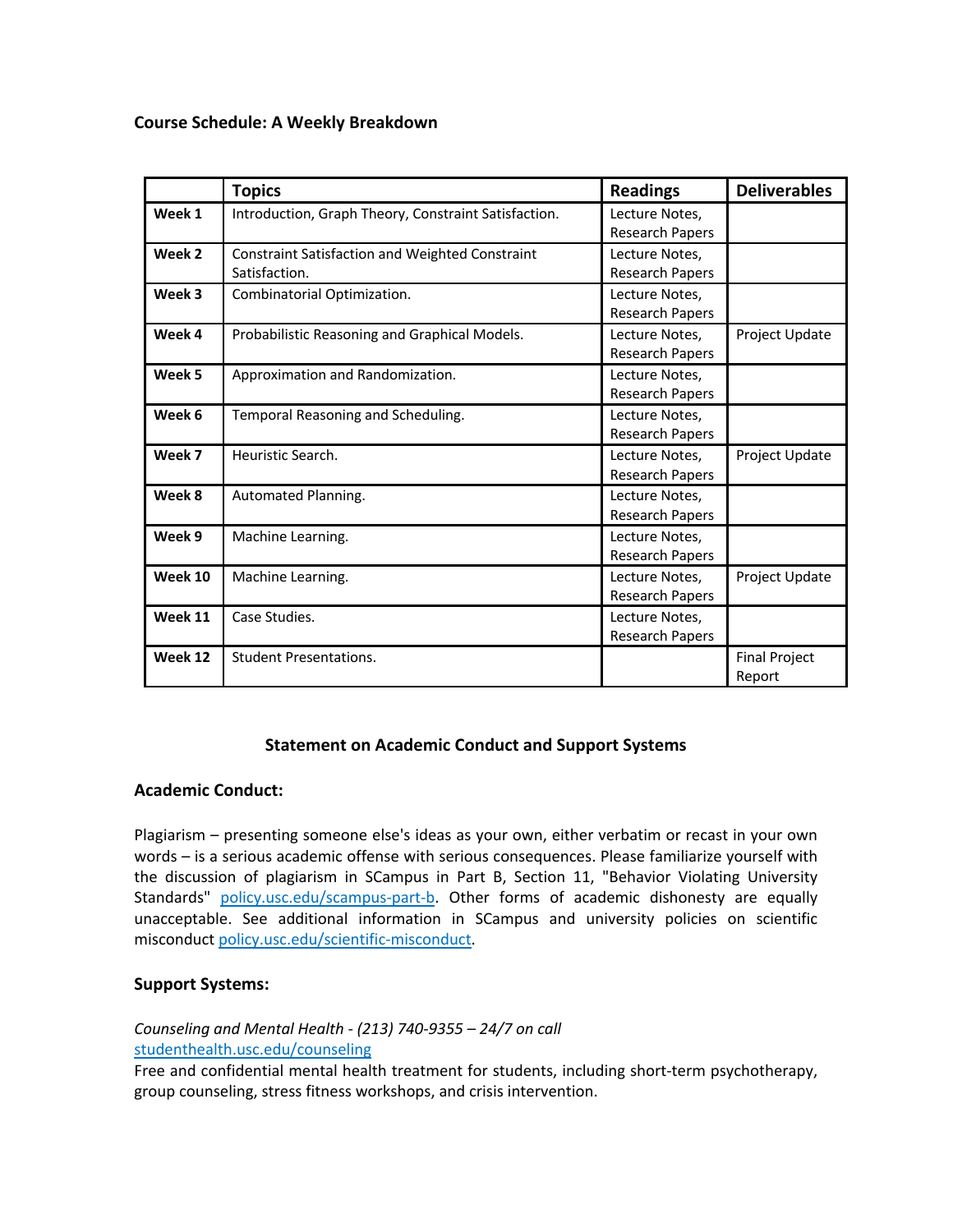*National Suicide Prevention Lifeline - 1 (800) 273-8255 – 24/7 on call* suicidepreventionlifeline.org

Free and confidential emotional support to people in suicidal crisis or emotional distress 24 hours a day, 7 days a week.

*Relationship and Sexual Violence Prevention and Services (RSVP) - (213) 740-9355(WELL), press "0" after hours – 24/7 on call*

studenthealth.usc.edu/sexual-assault

Free and confidential therapy services, workshops, and training for situations related to genderbased harm.

### *Office of Equity and Diversity (OED) - (213) 740-5086 | Title IX – (213) 821-8298* equity.usc.edu, titleix.usc.edu

Information about how to get help or help someone affected by harassment or discrimination, rights of protected classes, reporting options, and additional resources for students, faculty, staff, visitors, and applicants. The university prohibits discrimination or harassment based on the following *protected characteristics*: race, color, national origin, ancestry, religion, sex, gender, gender identity, gender expression, sexual orientation, age, physical disability, medical condition, mental disability, marital status, pregnancy, veteran status, genetic information, and any other characteristic which may be specified in applicable laws and governmental regulations. The university also prohibits sexual assault, non-consensual sexual contact, sexual misconduct, intimate partner violence, stalking, malicious dissuasion, retaliation, and violation of interim measures.

### *Reporting Incidents of Bias or Harassment - (213) 740-5086 or (213) 821-8298* usc-advocate.symplicity.com/care\_report

Avenue to report incidents of bias, hate crimes, and microaggressions to the Office of Equity and Diversity |Title IX for appropriate investigation, supportive measures, and response.

# *The Office of Disability Services and Programs - (213) 740-0776*

#### dsp.usc.edu

Support and accommodations for students with disabilities. Services include assistance in providing readers/notetakers/interpreters, special accommodations for test taking needs, assistance with architectural barriers, assistive technology, and support for individual needs.

# *USC Support and Advocacy - (213) 821-4710*

#### uscsa.usc.edu

Assists students and families in resolving complex personal, financial, and academic issues adversely affecting their success as a student.

### *Diversity at USC - (213) 740-2101* diversity.usc.edu

Information on events, programs and training, the Provost's Diversity and Inclusion Council, Diversity Liaisons for each academic school, chronology, participation, and various resources for students.

*USC Emergency - UPC: (213) 740-4321, HSC: (323) 442-1000 – 24/7 on call* dps.usc.edu, emergency.usc.edu